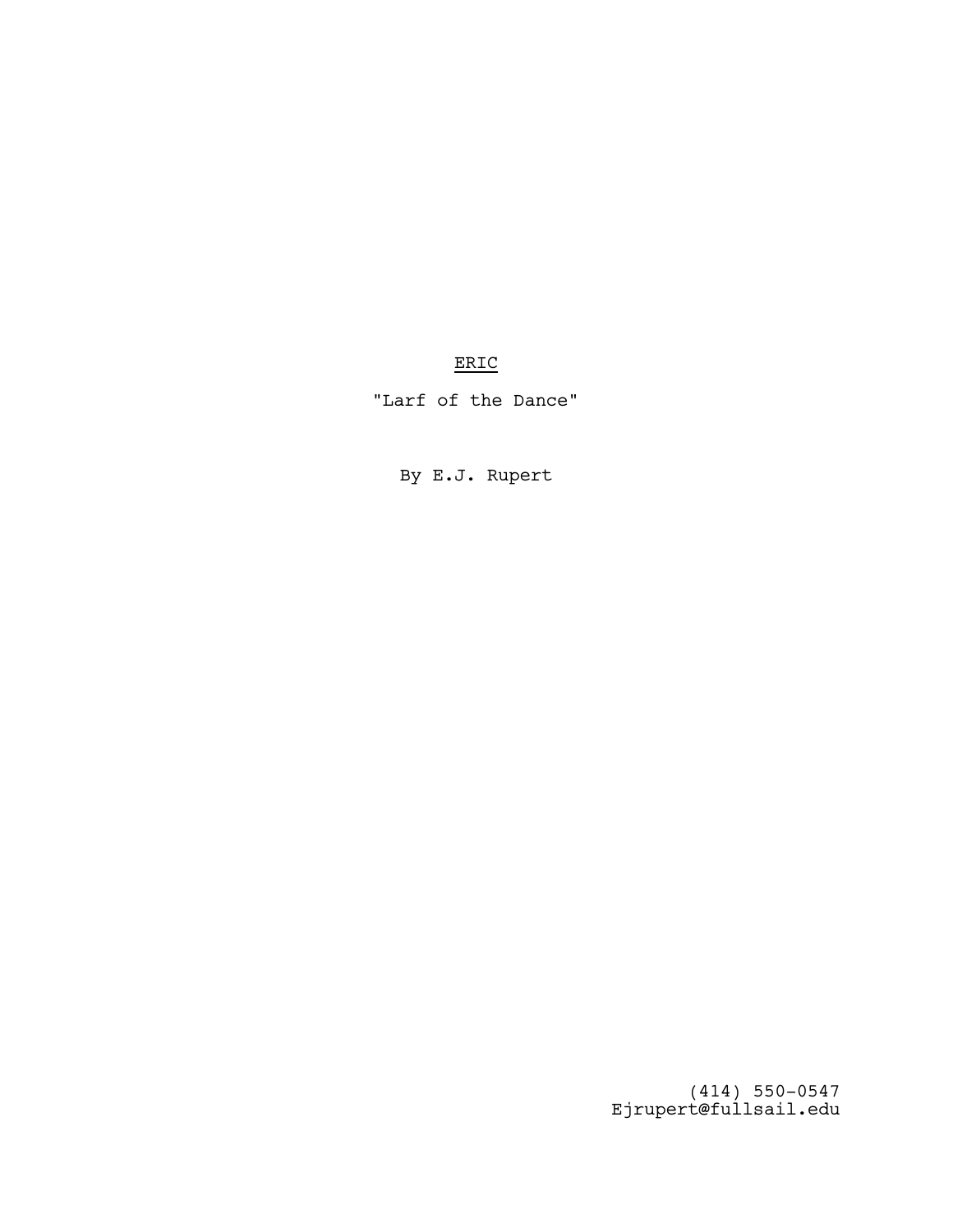## EXT. MIDDLE SCHOOL PLAYGROUND - DAY

ERIC, 14, and DIMMEY, 14, wear T-shirts and jeans, similar to most middle school students. They walk, talk, and bounce their basketball. ARNOLD, 14, wears a sweater vest, shirt, tie, and khakis. He advances toward the two boys.

> ARNOLD Up to your deviant activities again, Eric?

> > ERIC

Buzz off.

ARNOLD

You guys spend too much time on the court. You'll never experience the finer things in life.

DIMMEY And you know all about that, right?

ARNOLD

Of course...

He puts his hand to his ear.

ARNOLD (CONT'D) ...like listening to a nice song...

He spreads his arms and twirls around.

ARNOLD (CONT'D) ...enjoying a beautiful day like this, and...

He shakes his head in a double-take fashion.

SFX: BOING, BOING!

MAGGIE, 13, wears an orange dress, and her long, brown hair blows in the wind.

SFX: ANGELS SING.

ARNOLD (CONT'D) ...dating lovely girls. Excuse me.

He strolls over to Maggie.

ARNOLD (CONT'D) Hey, Maggie, mind if I take you somewhere nice this weekend?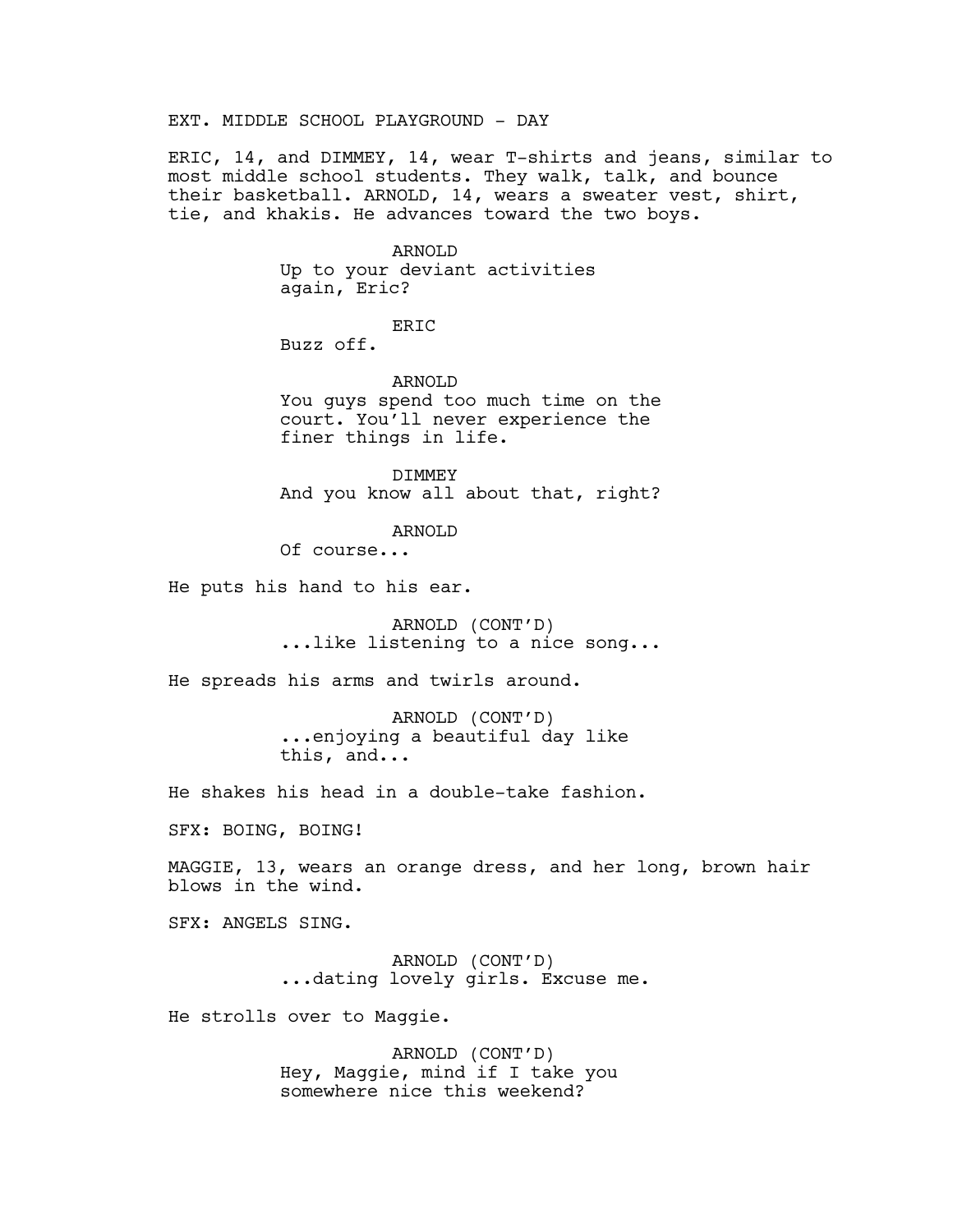**MAGGTE** Sure. Is Saturday night good?

ARNOLD Whatever you want.

MAGGIE Around seven-ish?

ARNOLD Whatever you want.

MAGGIE Then you can take me to the Spring Dance Saturday night at seven.

SFX: TRAIN BRAKES.

ARNOLD Uh, excuse me?

MAGGIE It'll be fun. Let me go find something cute to wear.

She sashays away. Arnold calls out to her.

ARNOLD All right, get your dancing shoes ready. See you at six-thirty. I can't wait. Heh, heh, heh.

He mopes down the playground.

ARNOLD (CONT'D) Gotta learn how to dance, gotta learn how to dance.

DIMMEY (O.S.) For the win!

Dimmey scores a basket over Eric. He imitates a buzzer sound.

DIMMEY (CONT'D) Yes. Game!

ARNOLD Look at that foolishness.

Dimmey moon-walks around Eric, raises the roof, and breakdances on the ground.

> ARNOLD (CONT'D) He does know how to move, though.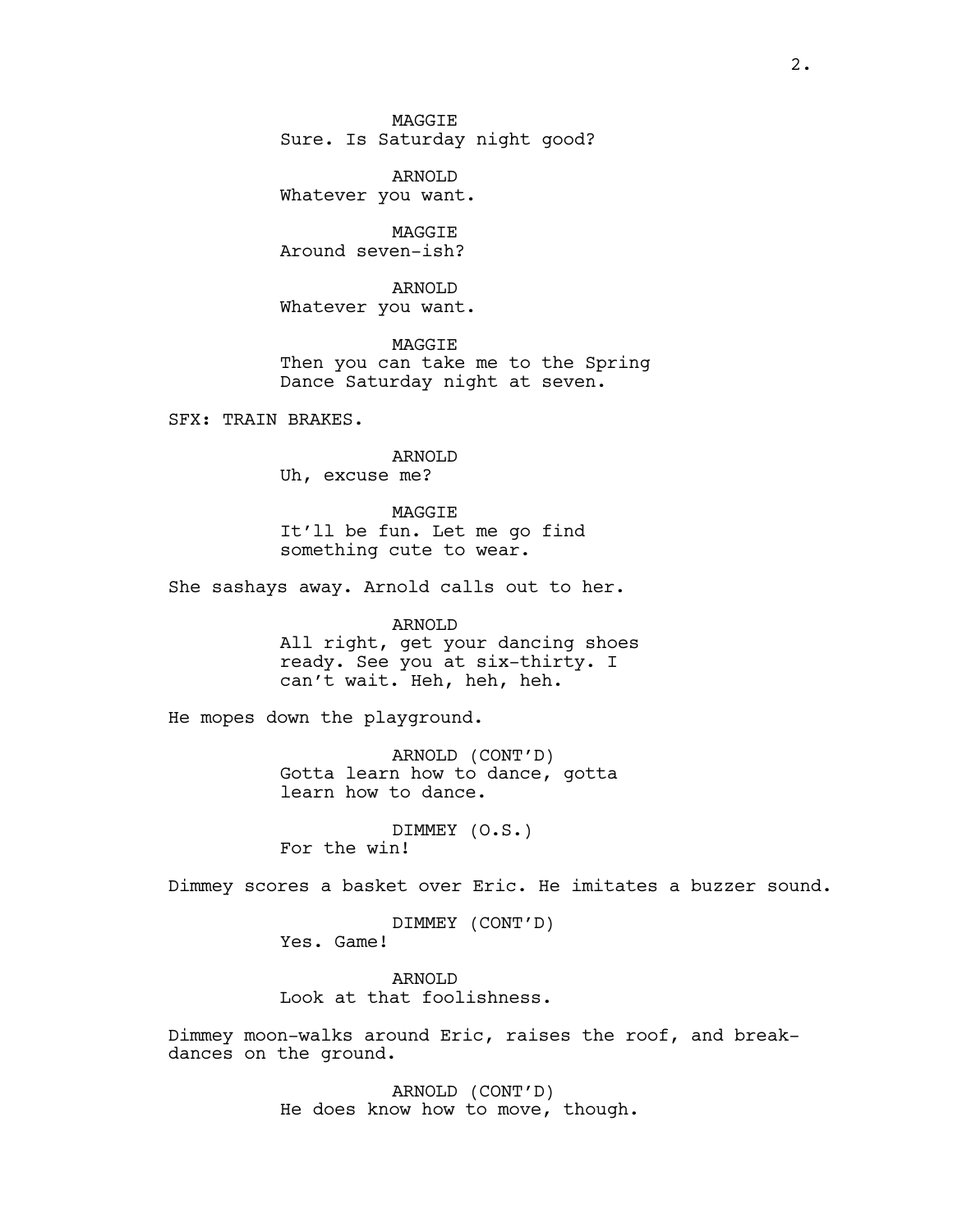INT. SCHOOL HALLWAY - DAY

Arnold and Dimmey walk and carry their books, but Dimmey walks ahead of Arnold.

> DIMMEY Uh-uh. No way.

ARNOLD Come on. I don't like it any more than you do.

DIMMEY Good. Stick with that feeling.

Arnold grabs his arm, and both stand still.

ARNOLD Look, Dimmey. You don't like me, and I don't like you.

LONG PAUSE.

DIMMEY

And?

ARNOLD

And what?

Dimmey frowns, sighs and walks. Arnold walks in front of him.

ARNOLD (CONT'D) Okay, okay. Just help me out, and I'll give you twenty bucks.

DIMMEY Not even for a million, Arnold.

ARNOLD But you can use that money to take your girlfriend out. And I can give you some pointers on what to say.

Dimmey stands still.

DIMMEY Oh, man, I'm gonna hate myself for doing this.

ARNOLD More than you hate me?

DIMMEY That's not possible.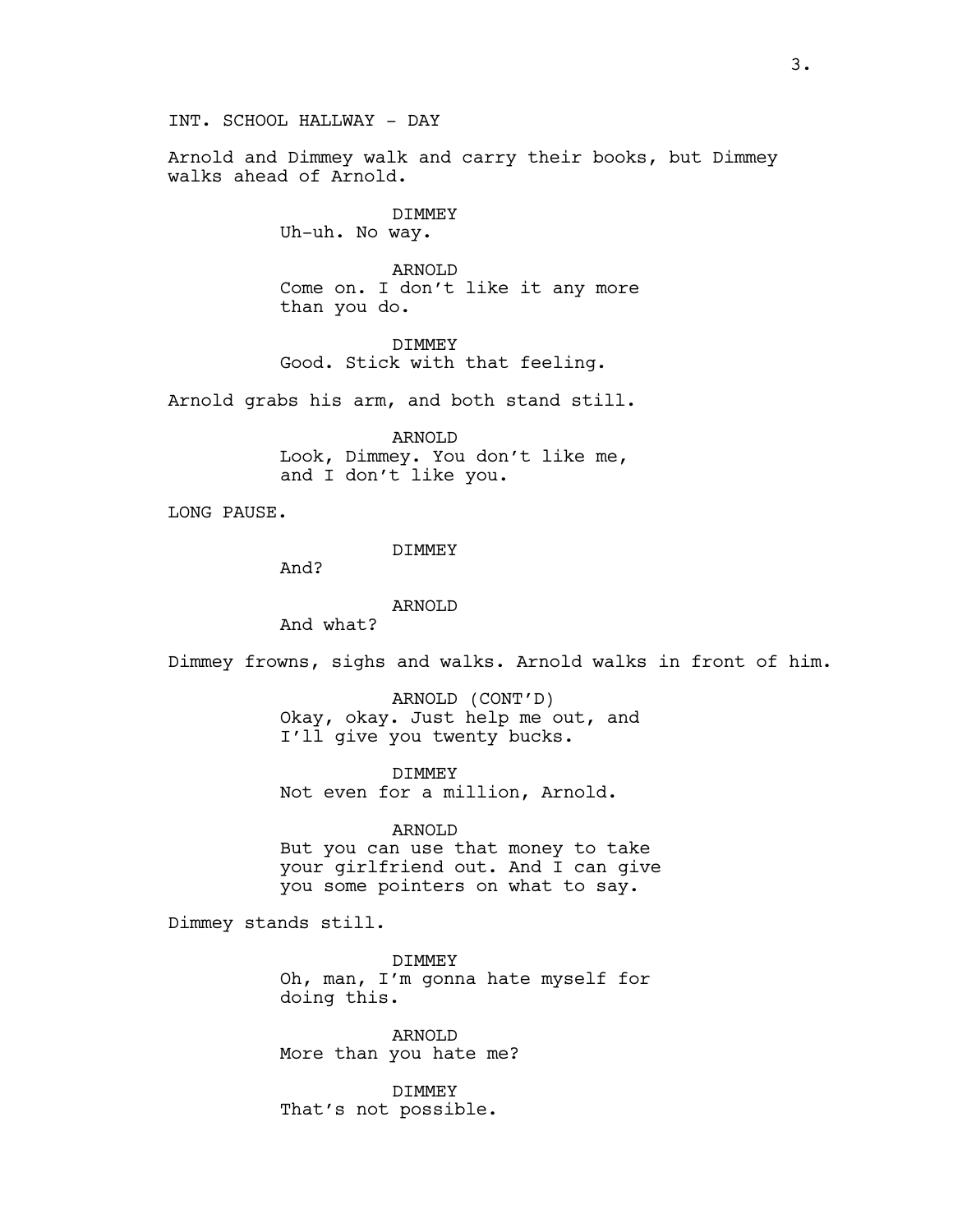Dimmey puts a CD into the boombox. A hip-hop instrumental plays. He approaches Arnold in the center of the room.

> DIMMEY Okay, let's see what you know how to do first.

Arnold waves his arms in a squiggly fashion. He also marches his feet at the same time. Dimmey lifts one eyebrow.

> DIMMEY (CONT'D) You're dancing to the beat, right?

Arnold stops, sprints to the boombox, and pauses the CD.

ARNOLD This was a bad idea. Forget it.

He walks away. Dimmey calls out to him.

DIMMEY

Wait, come back. Let's start with some basics. How about a simple onetwo step?

Arnold returns. Dimmey plays the CD and moves to the beat.

ARNOLD But isn't that more than two steps?

Dimmey rolls his eyes.

### DIMMEY

Oh, boy.

MONTAGE - DIMMEY TEACHES ARNOLD HOW TO DANCE

-- Dimmey continues to two-step. Arnold steps on one of his feet and bumps into Dimmey. Dimmey grinds his teeth.

> ARNOLD Sorry about that.

-- Dimmey puts his hands on Arnold's shoulders and tries to guide him through the rhythm.

> DIMMEY Loosen up, man!

ARNOLD I am. Stop yelling.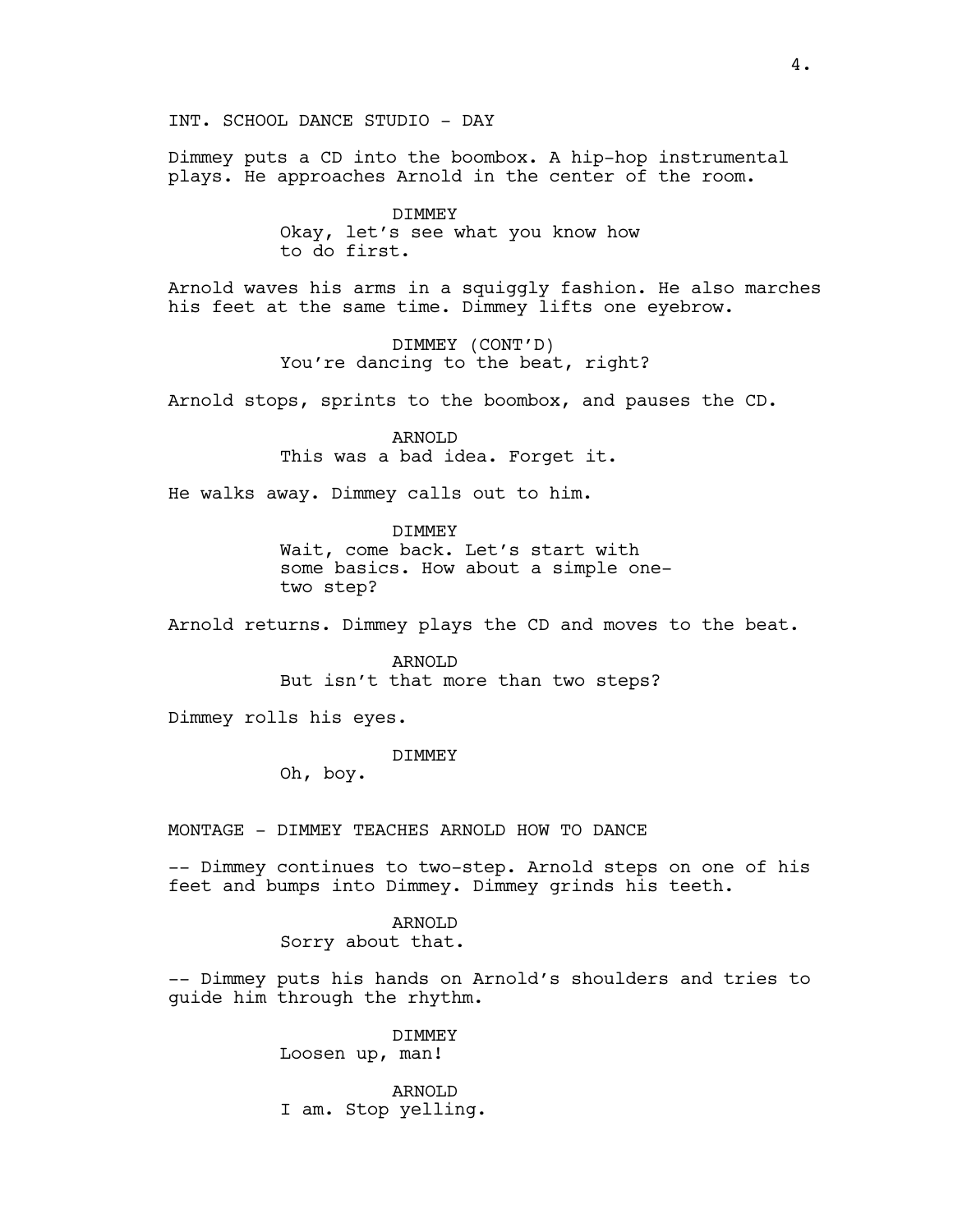-- Eric looks at both of them through the window of the studio, eats popcorn and spits some it out as he laughs.

## ERIC Ha, ha, ha, this is great.

-- Dimmey places a mannequin in the center of the floor. He sticks the mannequin's arms out. Arnold sways the arms until they fall out and fly through the mirror.

-- Arnold sits on the floor and reads a book titled, "Dancing for Idiots."

-- Dimmey plays a slow jam. He places one hand on Arnold's side and holds his other. He leads Arnold in a slow dance. Arnold steps on his feet. After each step, Dimmey YELPS.

#### DIMMEY

Ouch. Ow. Ouch.

-- Dimmey dances hand-in-hand with Arnold to an uptempo, jazzy tune. Arnold trips over his feet and TWIRLS around. Dimmey twirls with him until Arnold lets go of his hands.

SFX: TWIRLING AND SPINNING SOUNDS.

-- Dimmey SPINS like a cyclone and CRASHES into a mirror o.s.

SFX: CRASH!

-- Dimmey lays in a costume foot locker and reappears in an Abraham Lincoln costume.

> ARNOLD All of this money for lessons, and you're playing dress-up.

END OF MONTAGE

INT. DANCE STUDIO - NIGHT

Dimmey lays foot patterns on the floor.

DIMMEY All right, here goes nothing. Follow me.

He does a two-step on the floor. Arnold follows along.

DIMMEY (CONT'D) Watch the patterns.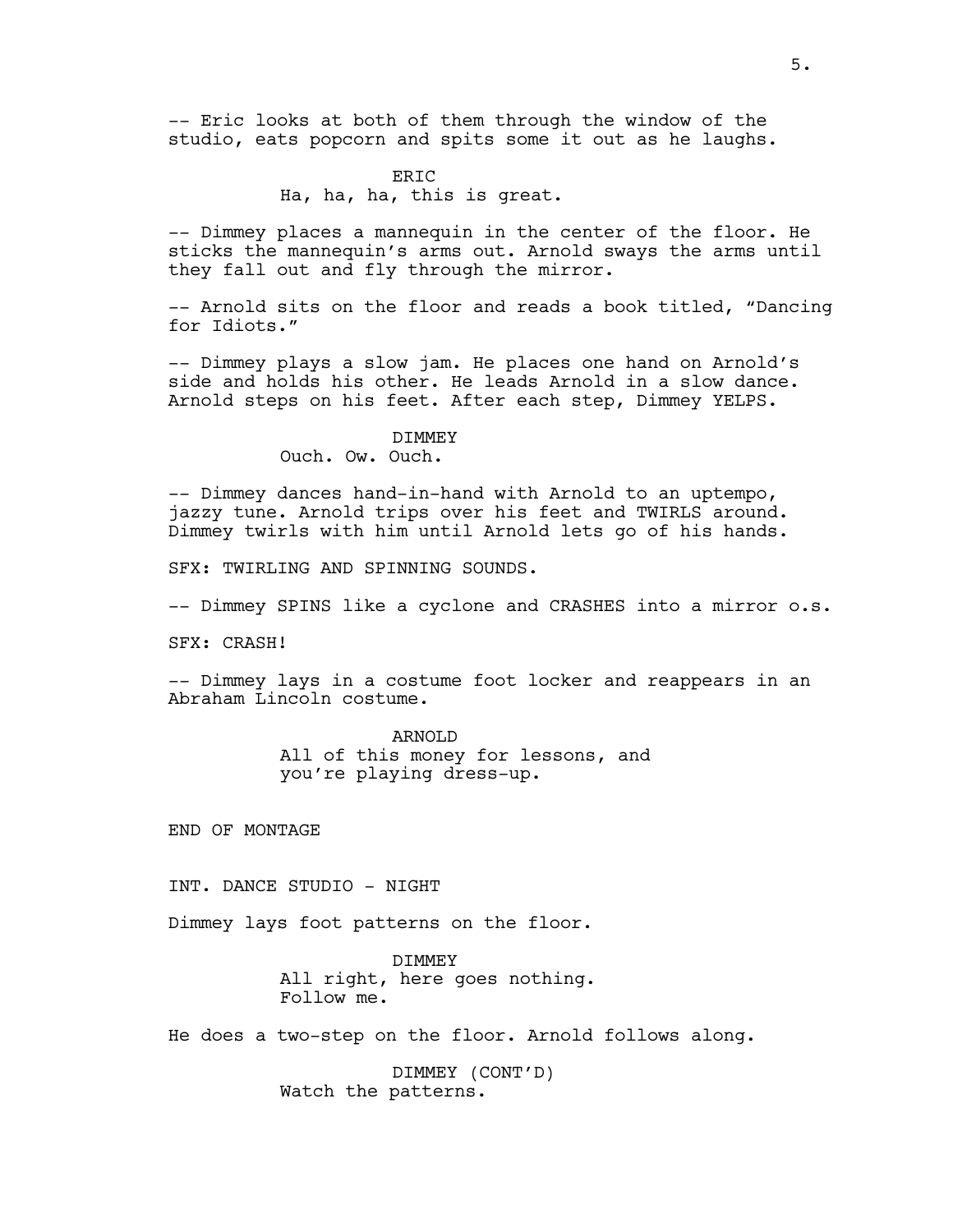ARNOLD Hey, I think I'm getting it.

SFX: SLIPPING SOUND.

Arnold SLIPS on one of the foot patterns. He scatters his legs and arms around and runs into Dimmey. He then spins in a circle and COLLIDES into the boombox.

SFX: BONK!

Arnold TANGLES into a floor plant. He fights through it and creates a rhythmic-like tussle. Dimmey frowns.

> DIMMEY Those are the best moves he's done all day.

Arnold breaks free from the plant.

SFX: SLIPPING SOUND.

He SLIPS on another foot pattern and CRASHES into a table of water cups.

> ARNOLD Can't keep up, huh?

He faints to the floor. Dimmey turns red. Steam comes from his ears.

SFX: TEAPOTS BREWING.

Dimmey throws his notepad to the floor.

DIMMEY That's it. I can't take this no more. Class dismissed.

ARNOLD But what about the twenty bucks?

**DIMMEY** I would give twenty bucks to you, just so I can get outta here.

Dimmey storms out of the studio.

ARNOLD Never mind me. I'll get up...eventually.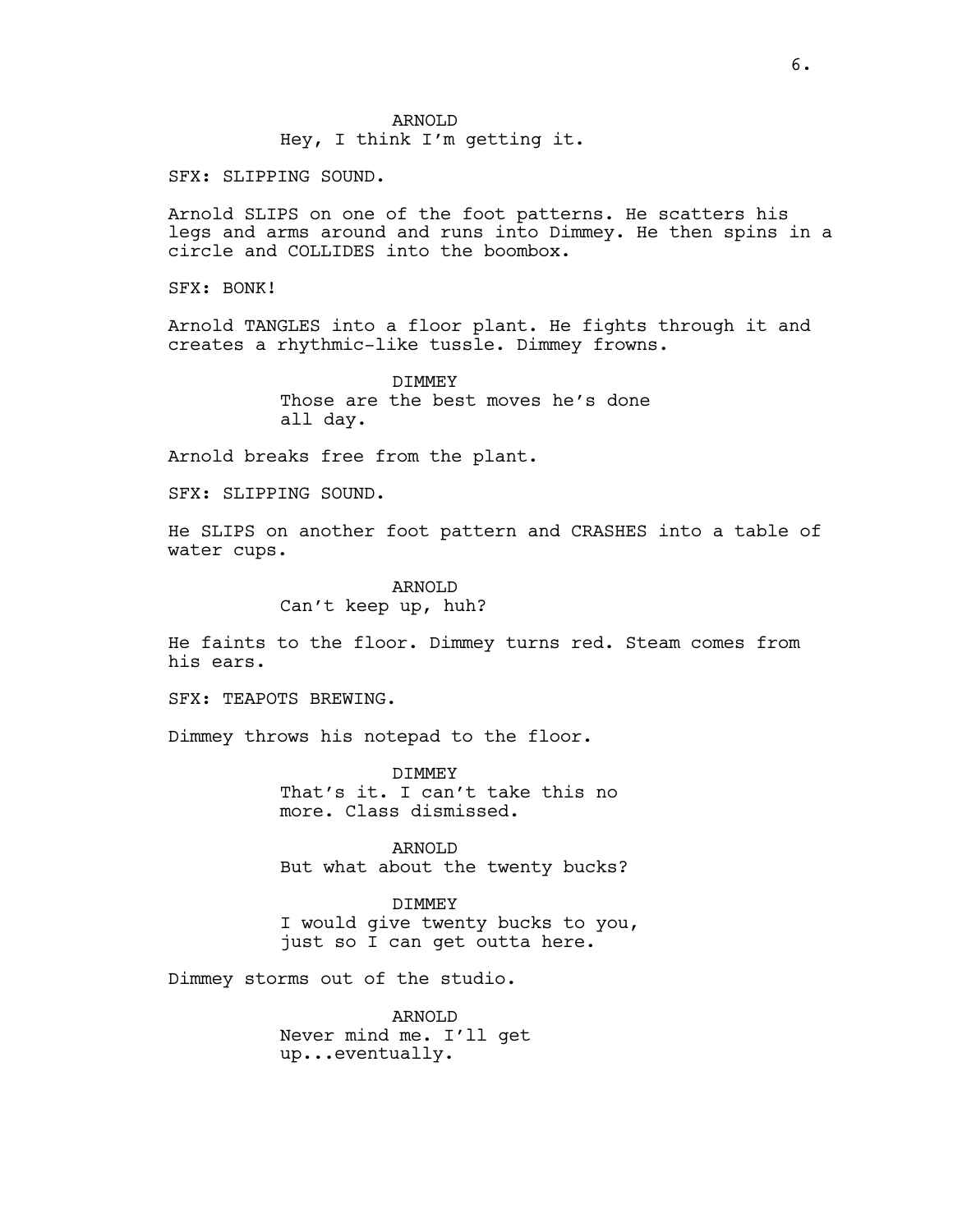EXT. PLAYGROUND - DAY

Eric sits on a bench and eats his lunch. Arnold approaches him and sits next to him.

> ARNOLD (in a singsong voice) Eric, how you doing?

ERIC I don't remember telling you to sit over here.

ARNOLD But I just wanna...*chill*...with the coolest guy in school.

ERIC Relax, don't hurt yourself. What do you want?

ARNOLD Ask Dimmey to come back.

**ERTC** Yeah, that ain't happening.

ARNOLD But he's my only hope. Unless you can teach me.

Eric drinks a carton of milk but then squirts milk out of his nose.

> ERIC Sniffle. That definitely ain't happening. Sniffle.

ARNOLD Then there's only two choices. Ask Dimmey to reconsider, or I'll keep bugging you.

ERIC Well, since you put it so nicely, I'll see what I can do.

ARNOLD Finally you've come to your senses. When should I get back to you guys?

ERIC Hey, don't call us. We'll call you.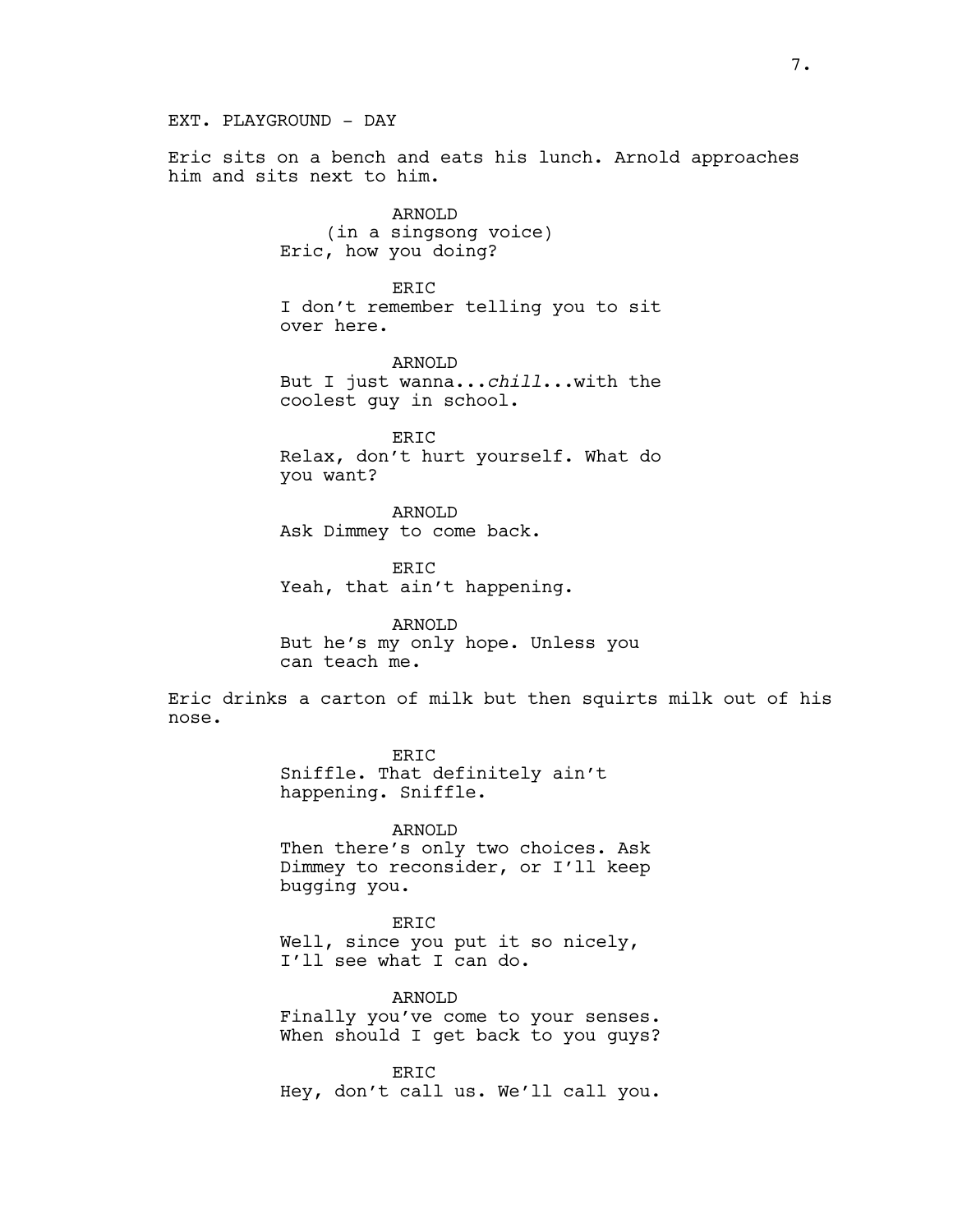Eric walks away.

ARNOLD How nice. They're gonna call me.

INT. ARNOLD'S BEDROOM - NIGHT

Arnold sits by his phone and looks at his alarm clock.

ARNOLD You know, I don't think they're gonna call me. Deviants.

INT. SCHOOL GYM - NIGHT

Balloons and crepe paper drape the entire gym.

INSERT - A BANNER, WHICH READS:

"SPRING DANCE"

BACK TO SCENE

Arnold, who wears a blue suit and tie, and Maggie, who wears a sparkling pink dress, enter the dance.

> MAGGIE Everything looks so pretty.

ARNOLD (sotto) As long as she doesn't ask to dance right now.

MAGGIE Let's dance right now.

ARNOLD Uh, not just yet. This song's a little too fast.

MAGGIE But it's a slow song.

ARNOLD I like to take things really, really slow. Why don't you go to the floor? I'll get us some punch.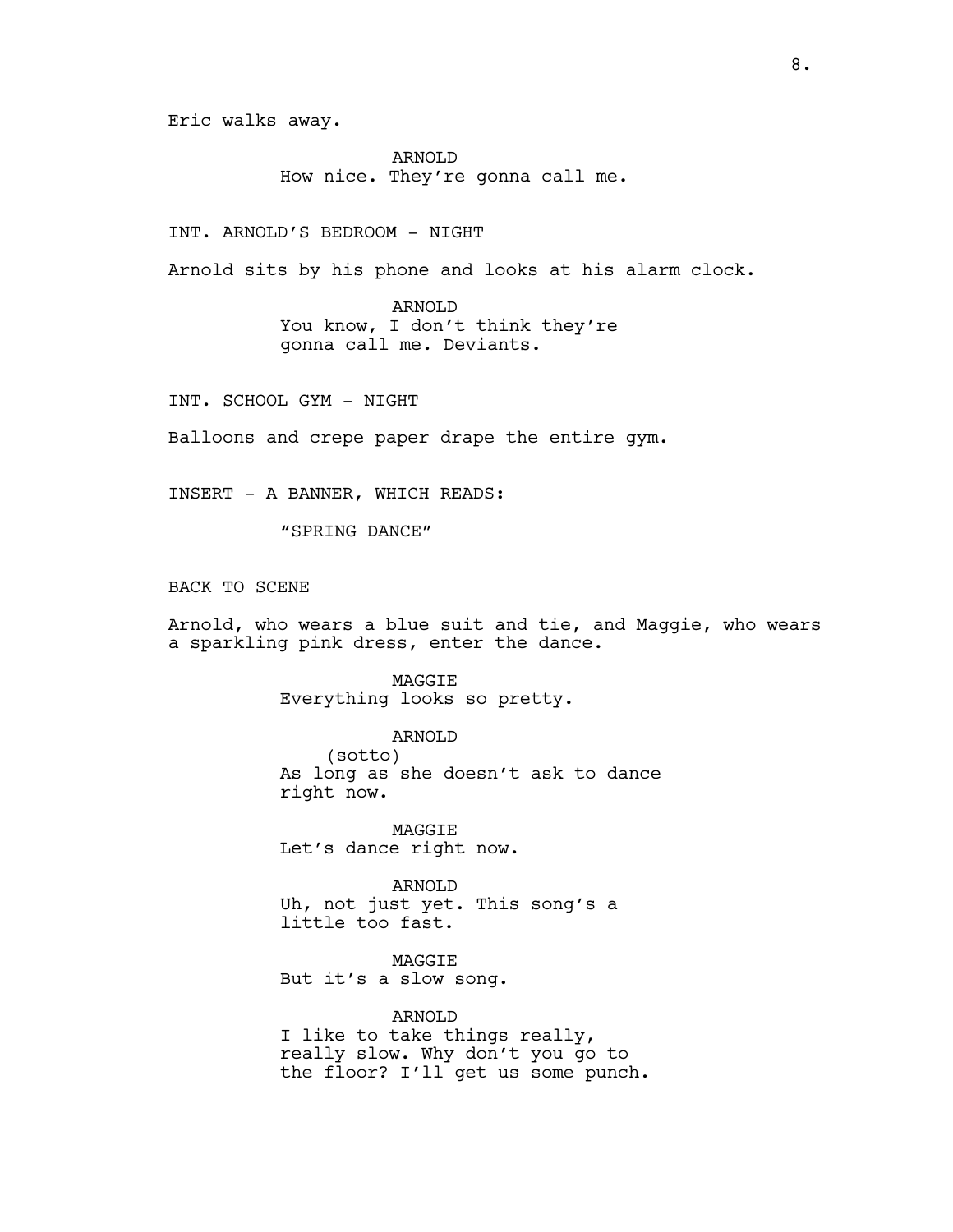Maggie nods and joins other dancing students. Arnold heads to the punch table, where Eric grabs a cup.

> ARNOLD (CONT'D) I need a drink. Do you know if this punch is spiked?

> > ERIC

It's not.

ARNOLD Sigh. Too bad.

Eric rolls his eyes and takes a deep breath.

ERIC I don't know why I'm helping you, but why don't you just be honest with the girl? You can't dance.

ARNOLD You don't know anything at all about girls.

**ERTC** Like I said, I don't know why I'm helping you.

Eric walks away. A mid-tempo dance song plays. Maggie runs to Arnold and extends her hand.

> **MAGGTE** Arnold, this is my song. Let's go.

Arnold turns his head, slams his drink, and exhales. He turns his head back to Maggie.

> ARNOLD Look, I gotta be honest. I...sorta can't dance. And by, "sorta," I mean, "in no way whatsoever."

MAGGIE Gasp. I can't believe it.

She turns away, walks and circles around Arnold.

ARNOLD If you're embarrassed or hate me, I understand. Let me take you home.

Maggie stops and faces Arnold.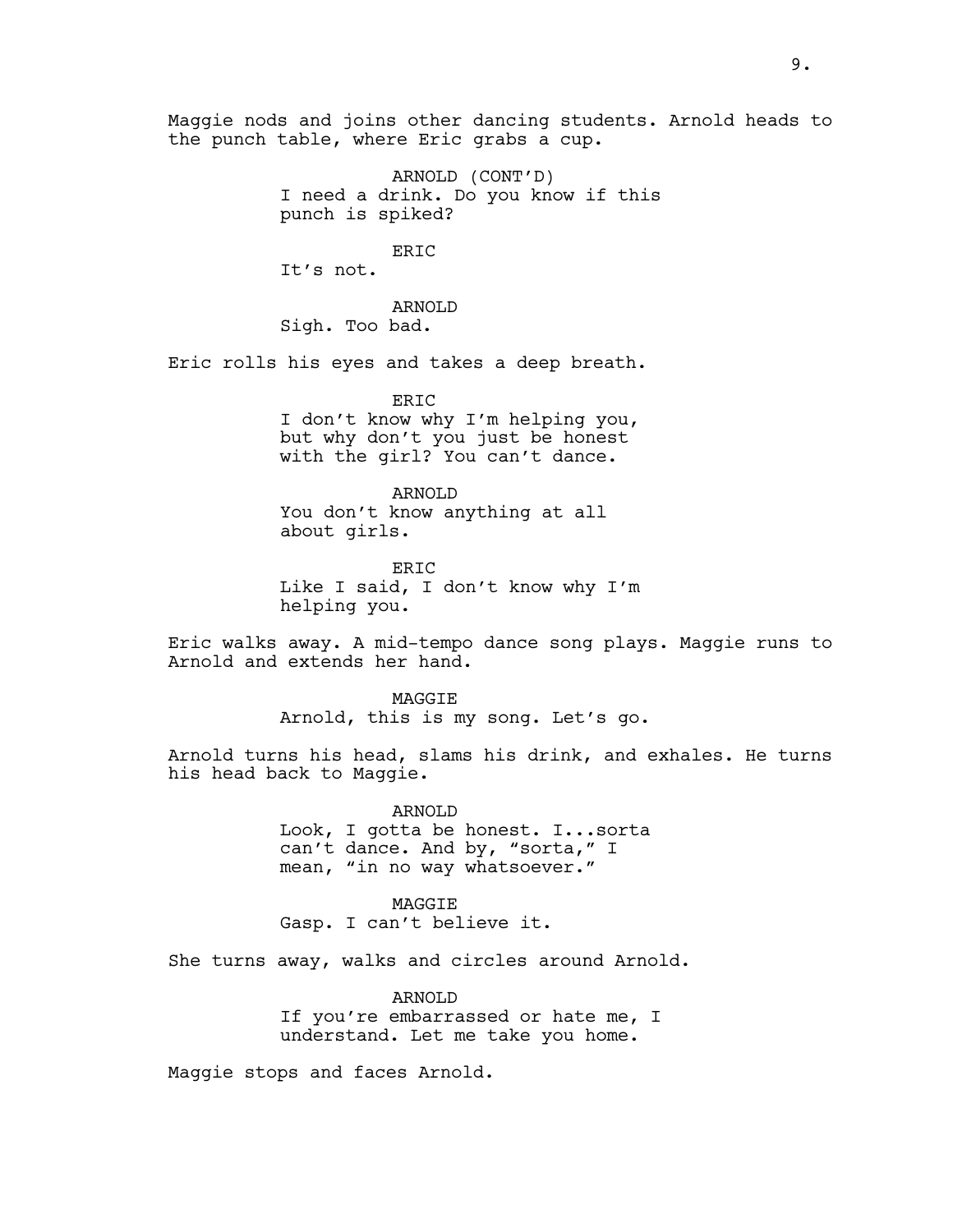**MAGGTE** 

Hee-hee-hee. You think you're the only one who can't dance? I can't dance either.

Arnold jerks his head back.

SFX: BOING!

ARNOLD Whaaaaat? Seriously?

MAGGIE Yeah, silly. I was hoping you could teach me how to dance.

ARNOLD I would be a horrible teacher. I'm even a horrible student.

**MAGGTE** Not as bad as me. It took my friend two days to try to teach me.

ARNOLD A guy I don't even like, one day. You win.

MAGGIE

Ha, ha, ha. Wanna hit the floor and "not dance" together?

ARNOLD

Anything you want. Try to keep up.

The couple head to the middle of the dance floor, but Arnold trips over his feet and wiggles his arms, similar to the dance that he showed Dimmey. Maggie follows suit.

After Arnold sees Maggie follow his lead, he adds the marching steps to his routine. Maggie follows that as well.

Two STUDENTS, 13, who each wear a dress and a suit, watch Arnold and Maggie move.

> MALE STUDENT That must be the new dance, "The Squiggle," right?

FEMALE STUDENT It has to be. C'mon.